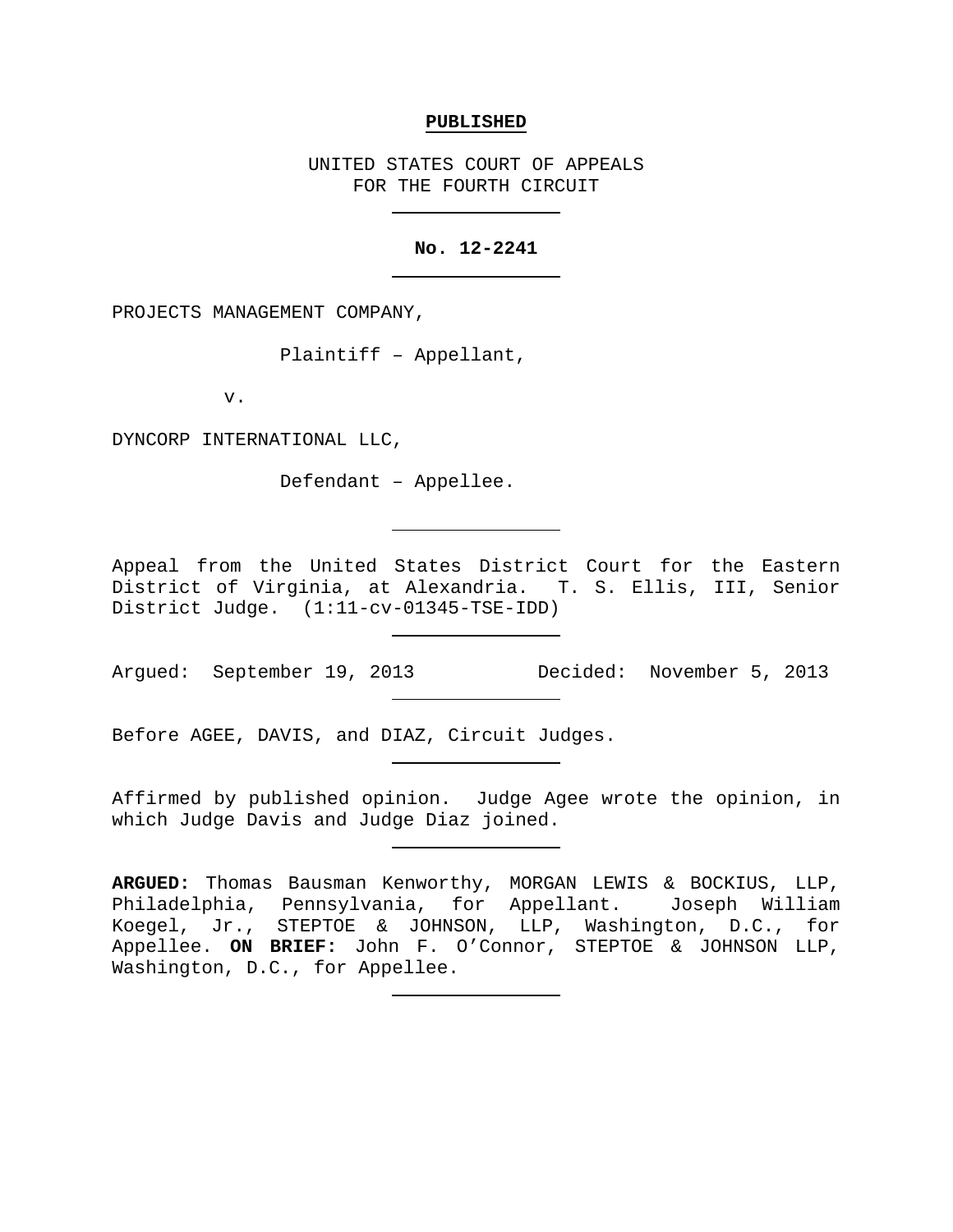AGEE, Circuit Judge:

Projects Management Company ("PMC") appeals from the district court's dismissal of its suit against DynCorp International LLC ("DynCorp"). The district court dismissed PMC's suit on two alternate grounds: first, as a sanction for PMC's repeated discovery abuses; and second, based on its conclusion that PMC was seeking damages contrary to the measure of damages provided by well-established law. For the reasons set forth below, we affirm the judgment of the district court.

# I.

DynCorp contracted with the United States Department of State to assist in the development of a civilian police force in Iraq. In connection with this contract, DynCorp entered into a subcontract with PMC (the "Subcontract") for operations and maintenance support in Iraq between August 1, 2008 and February 17, 2009, with an option to extend performance to February 28, 2010. PMC executed the Subcontract with DynCorp through its Managing Director, Hussein Fawaz, who was also represented to DynCorp as having an ownership interest in PMC. The Subcontract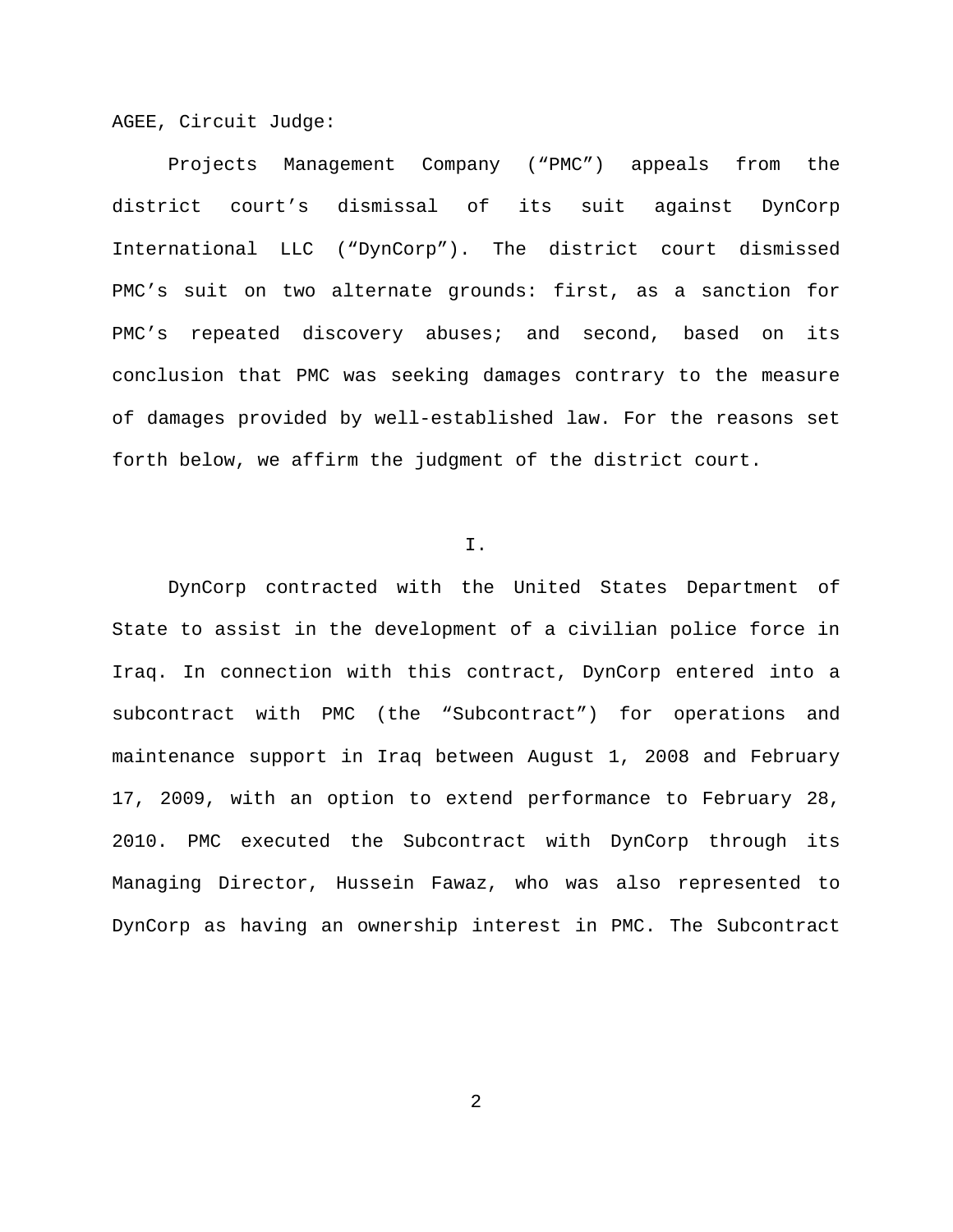identified PMC Project Manager Greg Byers as PMC's point of contact with DynCorp.<sup>[1](#page-2-0)</sup>

The Subcontract provided that PMC would periodically invoice DynCorp and that DynCorp would, within 45 days of the date of each invoice, tender periodic payments to PMC by making a wire transfer directly to an account held by PMC at Kuwait Gulf Bank (the "Kuwait Account"). The Subcontract also provided that "[n]o oral statement of any person shall modify or otherwise affect the terms, conditions, or specifications stated in this Subcontract." (J.A. 39.) PMC began its performance under the Subcontract and listed payment instructions on the face of each invoice sent to DynCorp. The invoices were paid by DynCorp according to those payment instructions, which were consistent with the payment information in the Subcontract. In December 2008, PMC's invoices began directing DynCorp to make payments to a new bank account at the National Bank of Kuwait (Lebanon) located in Beirut, Lebanon and held in the name of Fawaz (the "Lebanon Account"). DynCorp personnel contacted PMC through Fawaz and Byers to confirm that future payments should be made to the Lebanon Account rather than the Kuwait Account. Fawaz

Ĩ.

<span id="page-2-0"></span><sup>&</sup>lt;sup>1</sup> The Subcontract listed no other PMC employees, and DynCorp was made aware of no other principals or managers of PMC.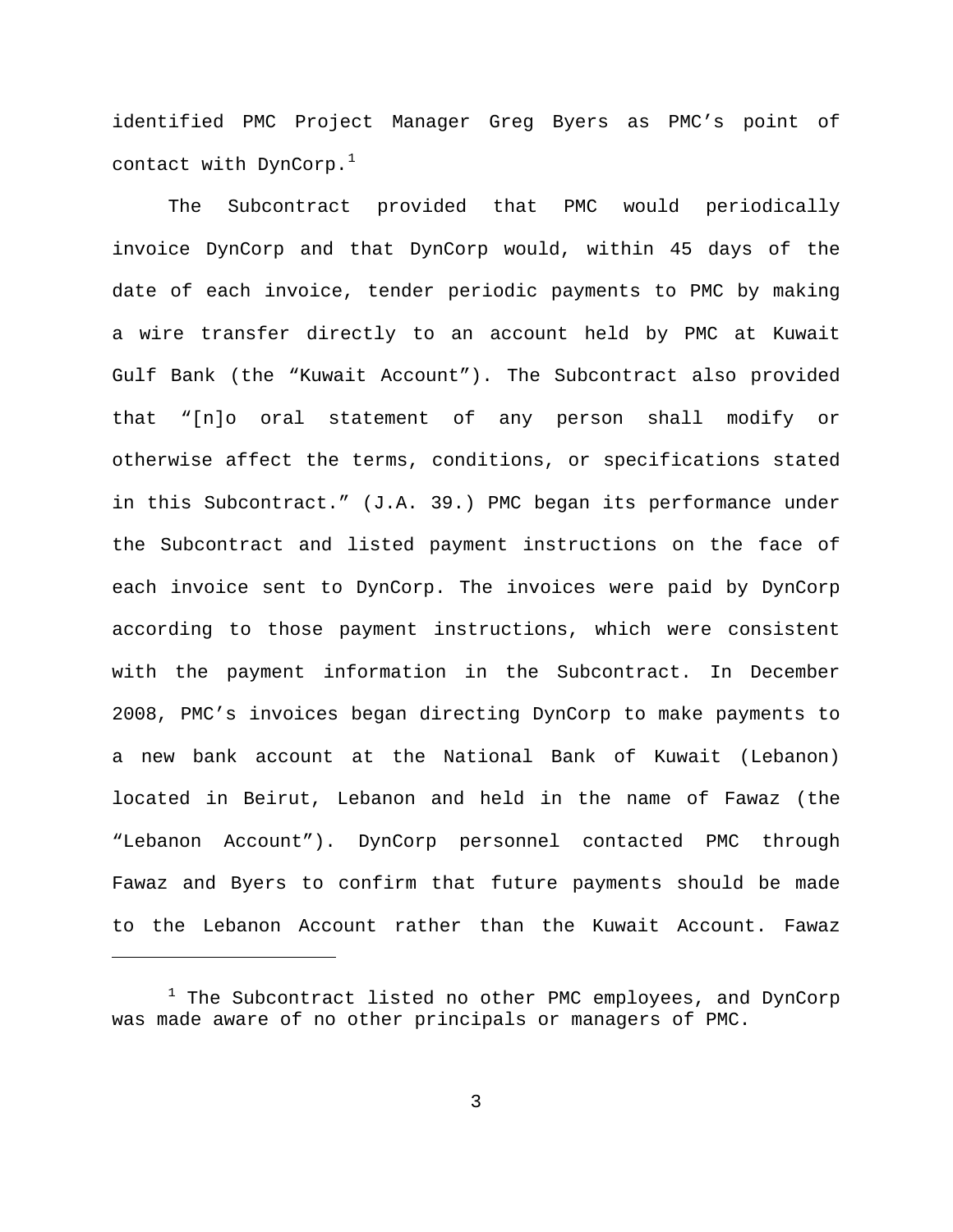responded to DynCorp with a letter written on PMC letterhead directing DynCorp to make its payments to the Lebanon Account. Byers also responded to DynCorp by email, confirming the change in payment instructions and stating that all PMC invoices would list the correct banking information on their face. Another PMC employee, acting at the direction of Fawaz and Byers, followed up with DynCorp to confirm that future payments should be made to the Lebanon Account. DynCorp then began making payments to the Lebanon Account, as directed in the PMC invoices. PMC did not inform DynCorp of any problems with its payments.

Near the end of the initial Subcontract term, DynCorp and PMC, through Greg Byers, agreed to exercise the option to extend the term of the Subcontract, including a provision that "[a]ll other terms and conditions remain the same." (J.A. 75.) After several months of continuing performance under the Subcontract, DynCorp issued a Cure Notice to PMC, notifying PMC of performance issues under the Subcontract and providing PMC with an opportunity to remedy its performance. Shortly thereafter, DynCorp terminated the Subcontract and requested a termination settlement proposal from PMC. In response, PMC requested a payment of \$978,494.22, claiming \$789,099.50 in unpaid invoices and \$189,394.72 in other costs and expenses. The parties did not reach a settlement agreement.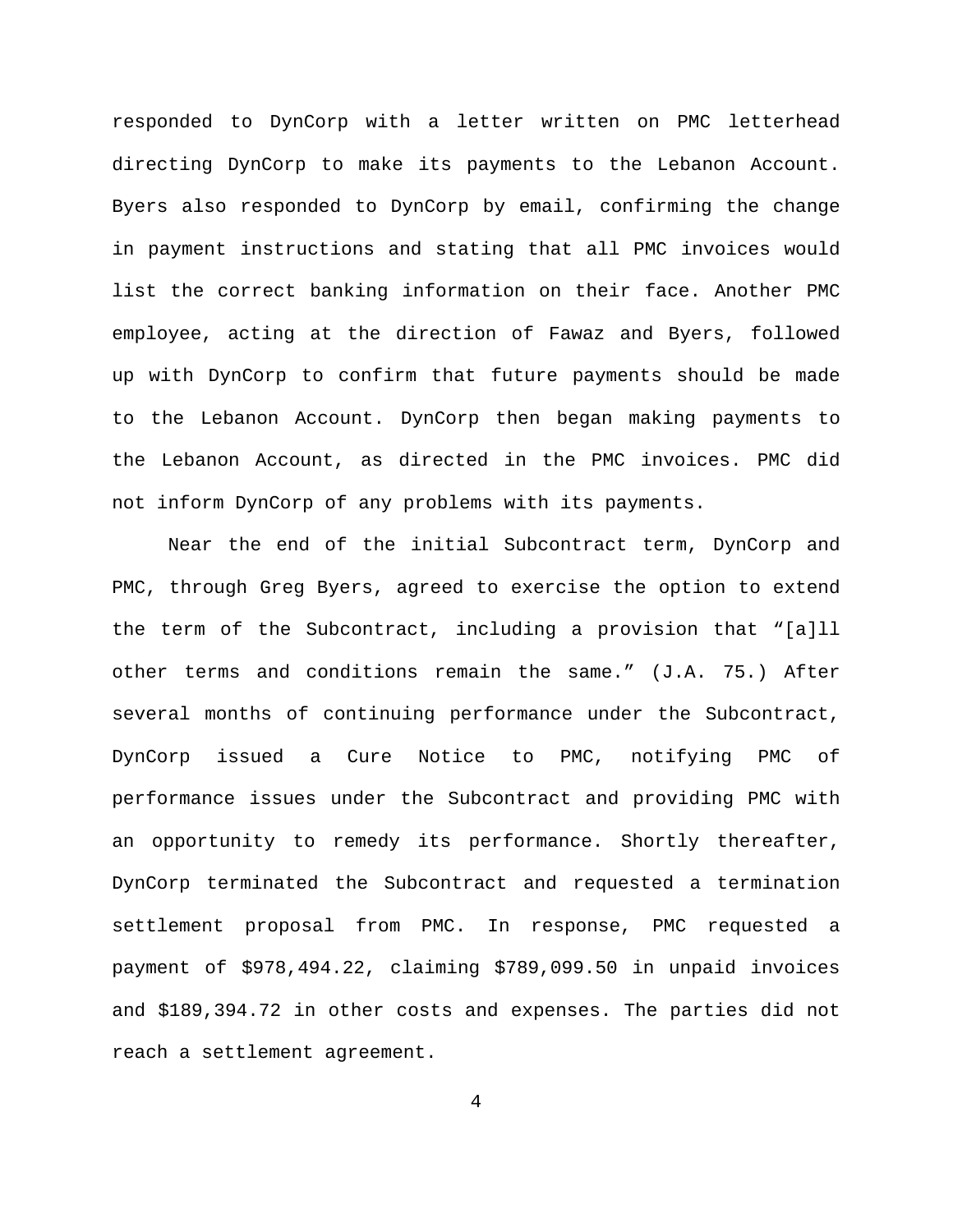After the termination of the Subcontract, DynCorp was apprised that Fawaz was not, in fact, a part owner of PMC. It was further revealed that PMC's true owners were members of the Al-Muhanna family of Kuwait, most notably Rabea Al-Muhanna, who PMC contends had sole authority over the financial affairs of PMC.

On January 25, 2012, PMC sued DynCorp in the United States District Court for the Eastern District of Virginia under the court's diversity jurisdiction, alleging breach of contract, aiding and abetting a breach of fiduciary duty, and business conspiracy. Specifically, PMC alleged that DynCorp breached its contract with PMC by making payments to the Lebanon Account instead of the Kuwait Account. After a pre-trial conference, the parties submitted a discovery plan, representing that all discovery would be completed by April 13, 2012. The district court set a trial date of August 15, 2012. During discovery, DynCorp learned that at least some of the funds it had paid into the Lebanon Account had been used to pay obligations of PMC. In particular, DynCorp learned that PMC's primary subcontractor in Iraq, Cater-Corp, had received significant payments from the Lebanon Account.

After the close of discovery, DynCorp moved for partial summary judgment on the issue of whether the Subcontract had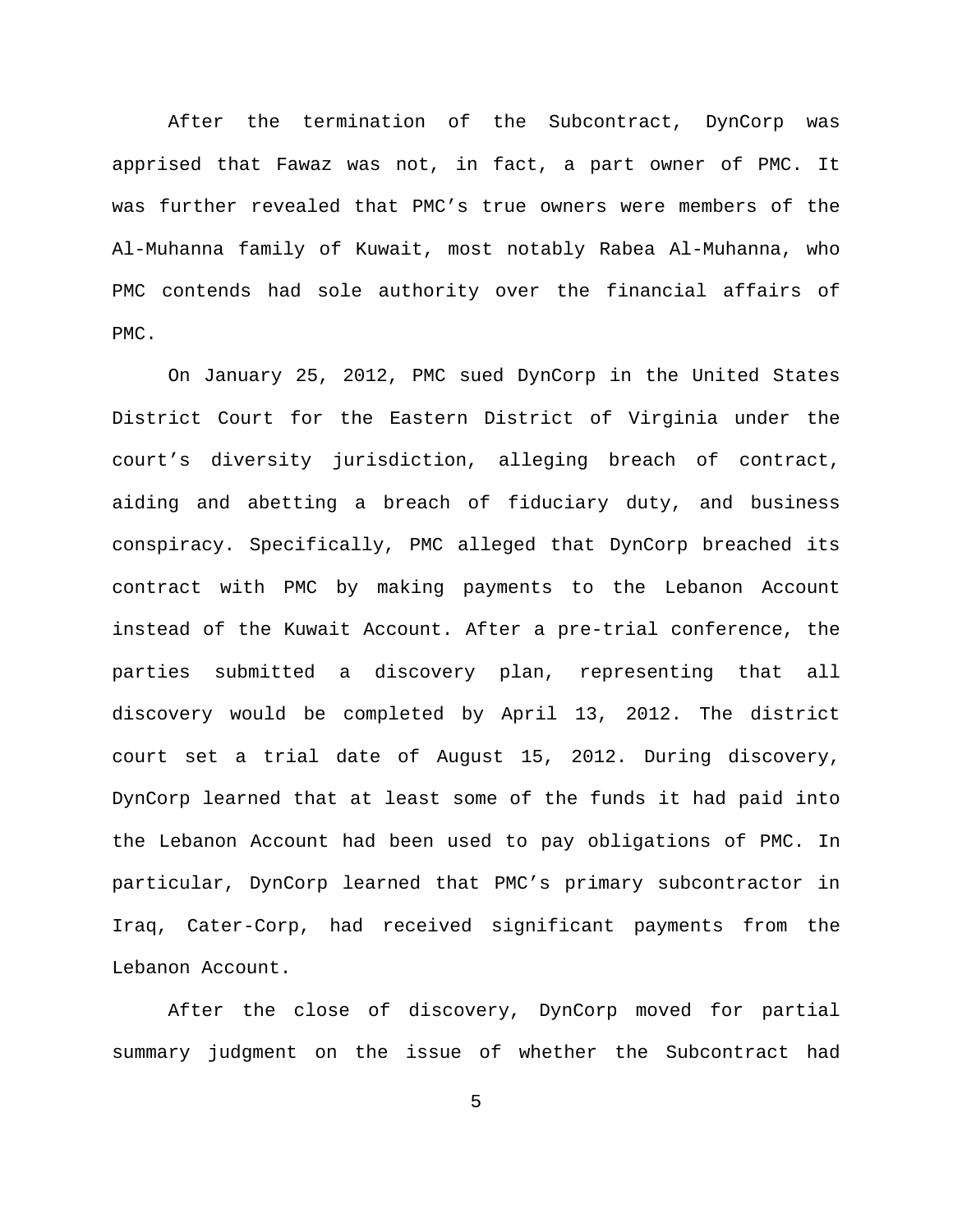been modified "to permit instructions on each individual invoice submitted by PMC to DynCorp to determine the account into which DynCorp's payments were to be made." (J.A. 77.) The district court granted partial summary judgment to DynCorp, concluding that the parties' method of changing banking instructions on the face of PMC's invoices complied with the requirements in the Subcontract for modification. The district court denied summary judgment in part by expressly declining to conclude that either Fawaz or Byers had actual or apparent authority to modify the payment instructions in the Subcontract because genuine issues of material fact remained to be decided at trial as to that issue.

On May 31, 2012, following the district court's summary judgment order and the close of discovery, PMC disclosed its damages calculation. PMC claimed \$7,664,638.22 in total damages, \$6,920,501.56 of which represented the entire amount previously paid by DynCorp into the Lebanon Account. The remaining \$744,136.66 was for unpaid invoices that remained outstanding. DynCorp and PMC later settled PMC's claim with respect to the \$744,136.66 of unpaid invoices. Thus, only the \$6.92 million that DynCorp paid into the Lebanon Account is at issue here.

DynCorp filed a motion in limine to preclude PMC from presenting its damages calculation at trial. DynCorp argued that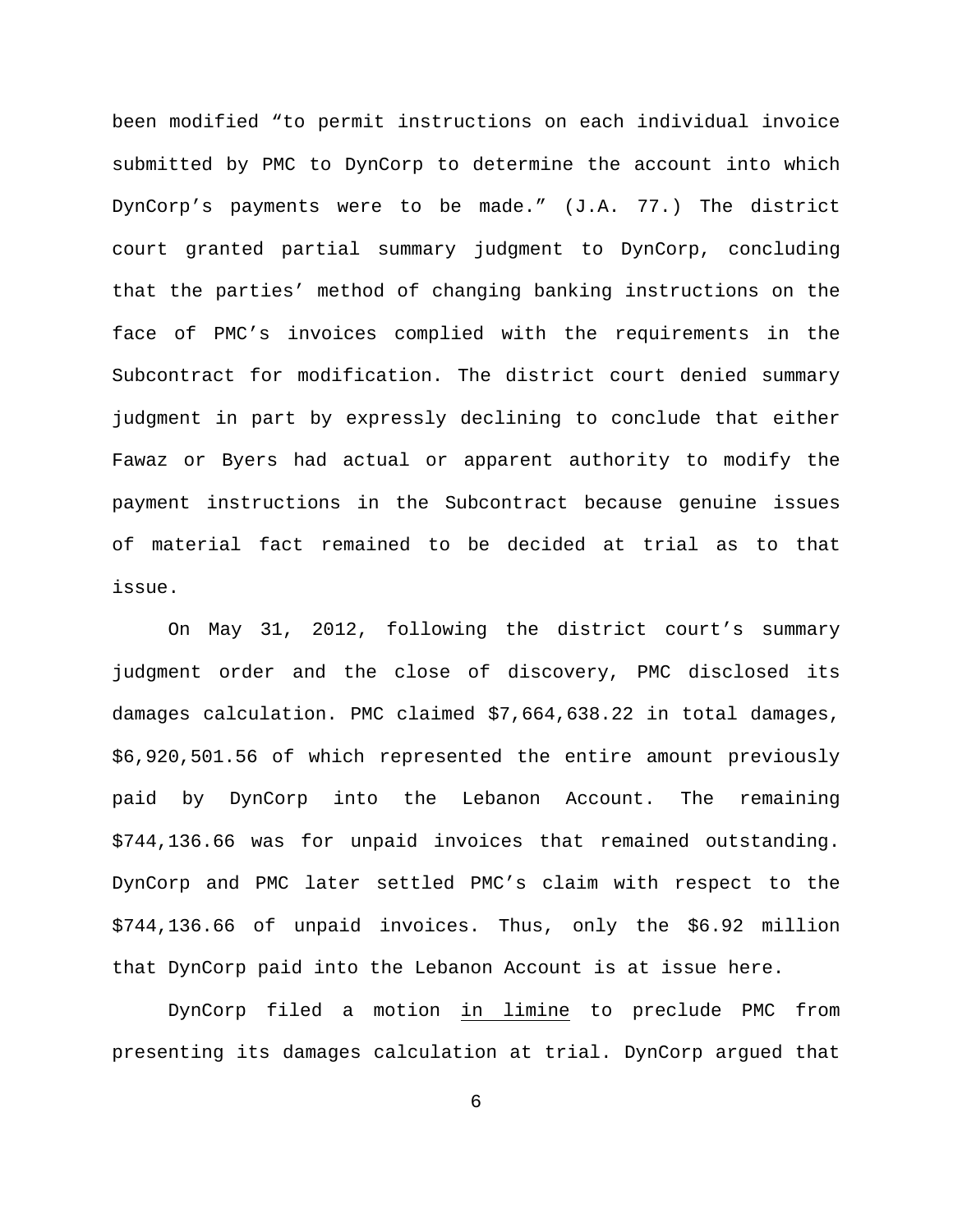PMC improperly withheld its damages calculation until after the close of discovery, leaving DynCorp with no ability to take discovery relating to damages or to address the damages issues on summary judgment. In addition, DynCorp argued that PMC's damages calculation was contrary to well-established law because it failed to account for millions of dollars paid from the Lebanon Account to PMC employees and subcontractors in satisfaction of PMC obligations. Further, DynCorp argued that PMC had intentionally withheld documents showing that funds were paid from the Lebanon Account to satisfy PMC obligations with the contemporaneous knowledge of PMC's owners.

DynCorp also moved the district court to impose sanctions against PMC under the court's inherent authority to sanction a party for abusing the judicial process, as recognized in United States v. Shaffer Equipment Co., 11 F.3d 450, 461–63 (4th Cir. 1993). DynCorp argued that sanctions were warranted because PMC had concealed documents during discovery that evidenced PMC's knowledge of and acquiescence to Fawaz's use of the Lebanon Account to administer the Subcontract and pay PMC subcontractors and employees. In support of its motion, DynCorp represented that it received documents from a third party indicating that PMC participated in Fawaz's use of the Lebanon Account. Only after DynCorp received these third-party documents, and long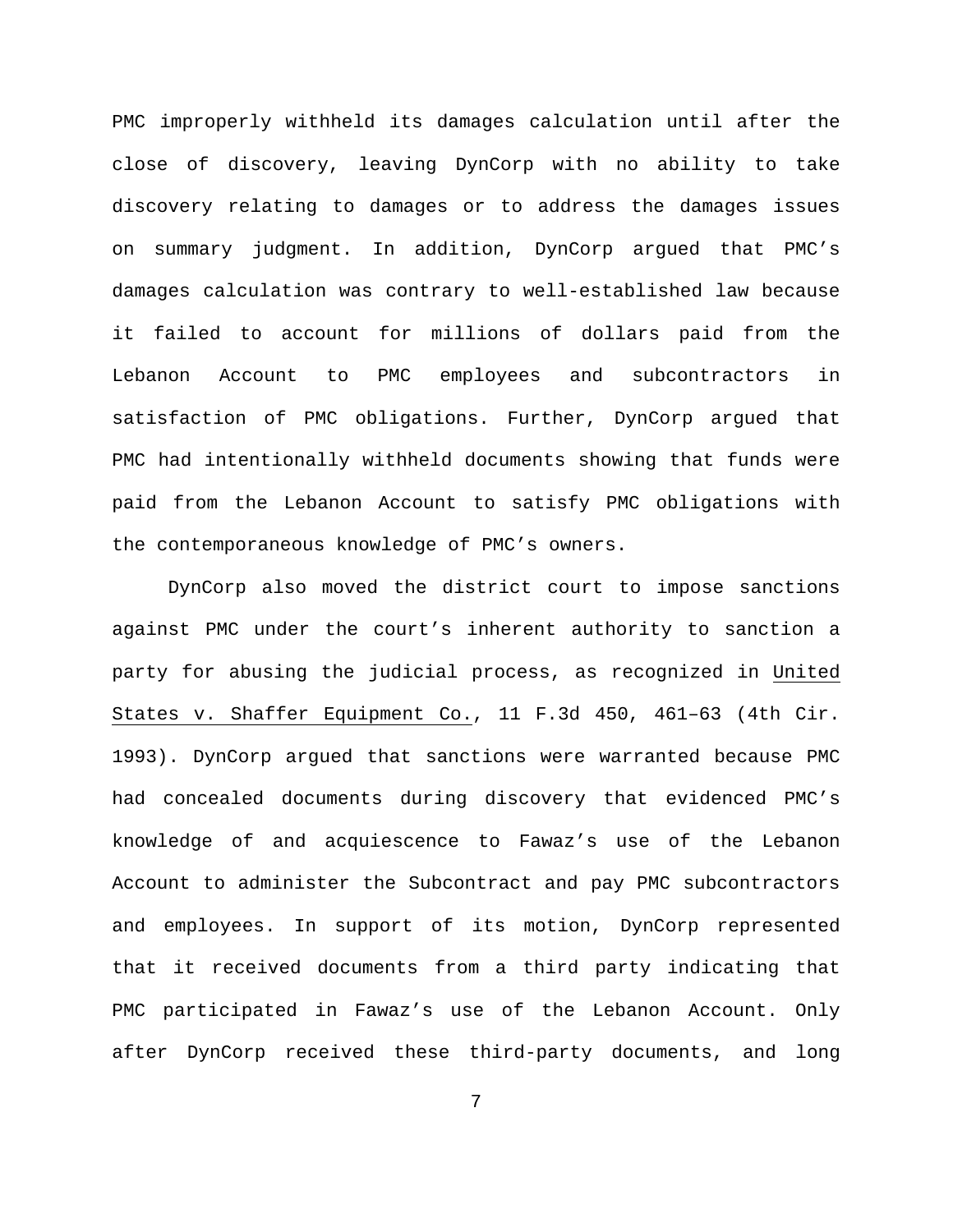after the close of discovery, did PMC produce an additional 2,000 pages of documents demonstrating that PMC acquiesced to Fawaz's use of the Lebanon Account. This late production, DynCorp argued, prevented it from taking meaningful depositions of PMC's Rule 30(b)(6) representatives, Rabea Al-Muhanna and Philip Zacharia, and deprived DynCorp of access to evidence critical to its summary judgment motion. DynCorp also posited that PMC's late-produced documents revealed that PMC's Rule  $30(b)(6)$  representatives<sup>[2](#page-7-0)</sup> provided false or misleading testimony and that PMC provided false interrogatory answers.

The district court conducted hearings on DynCorp's motions and granted the motion for sanctions, finding that "PMC failed to produce relevant and requested documents in a timely manner." (J.A. 83.) Finding that the factors listed in Shaffer Equipment were applicable, the district court held that PMC's "failure of discovery warrant[ed] the imposition of sanctions." (J.A. 83.) Although DynCorp had requested that the district court dismiss PMC's claim as sanctions for PMC's discovery abuse, the district

Ĩ.

<span id="page-7-0"></span> $2$  Under Rule  $30(b)(6)$  of the Federal Rules of Civil Procedure, when an organization is required to provide testimony in a civil trial, that organization must "designate one or more officers, directors, or managing agents, or designate other persons who consent to testify on its behalf; and it may set out the matters on which each person designated will testify."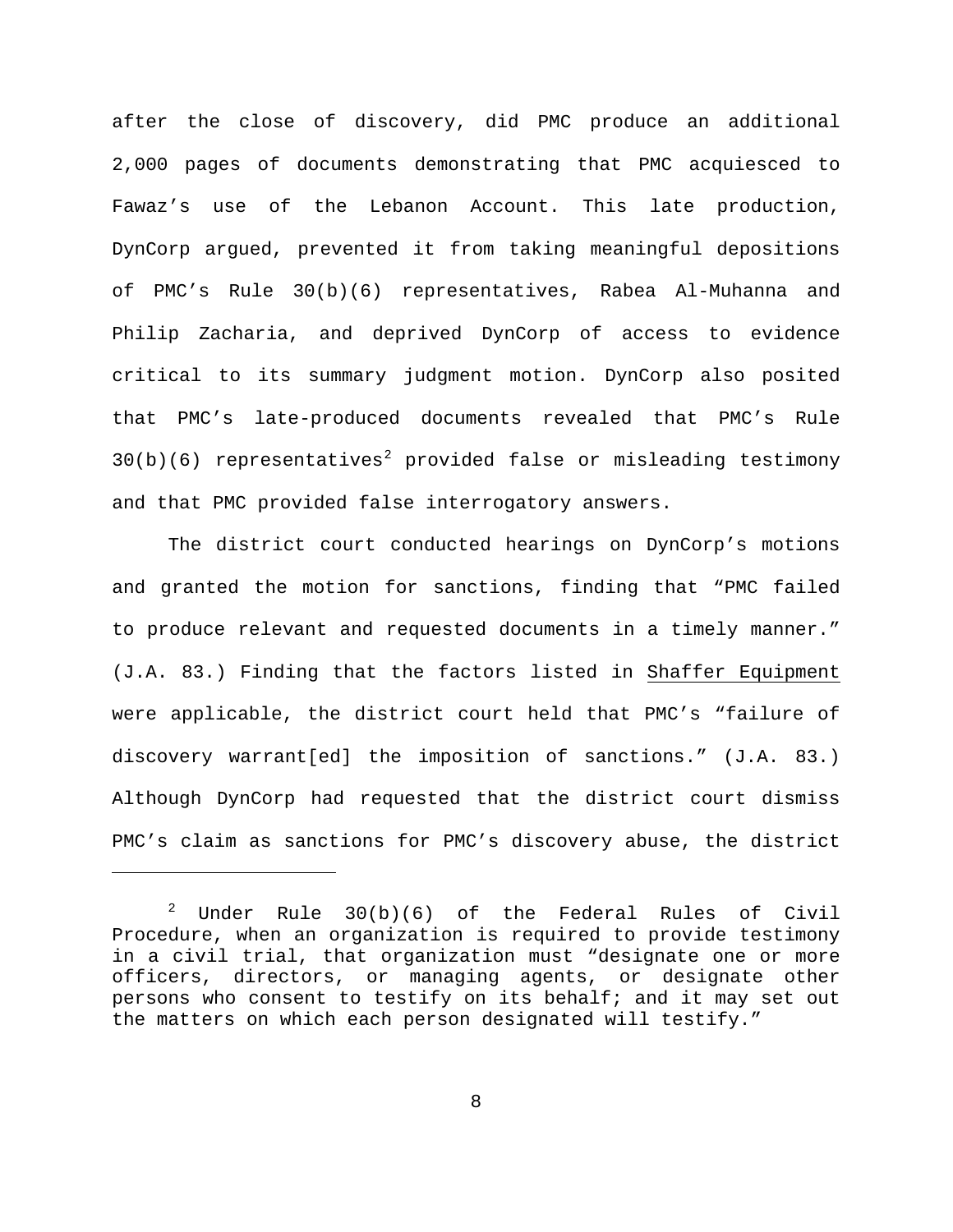court declined to do so. Instead, the district court ordered PMC to produce both of its Rule 30(b)(6) designees for additional depositions before August 11, 2012, at a place of DynCorp's choosing, costs to be borne by PMC. The district court further ordered that the factual substance of each late-produced document be deemed admitted pursuant to Rule  $37(c)(1)(C)$  of the Federal Rules of Civil Procedure. The district court deferred any further decision on DynCorp's motion for sanctions, holding in abeyance "any decision to award a monetary sanction against PMC for its discovery defalcation," (J.A. 85), and deferred its decision on DynCorp's motion in limine, "pending the parties [sic] submission of further briefs related to the proper measure of damages and the timeliness of PMC's disclosure of this measure." (J.A. 85.)

PMC filed for a protective order to relieve it from having to produce Zacharia for deposition and from having to produce Al-Muhanna until August 13, 2012, two days before the trial date. DynCorp renewed its motion in limine on the damages issue and again sought dismissal of the case under the district court's inherent authority to impose sanctions. The district court found that the partial remedies it had previously imposed had failed to "ameliorat[e] the significant prejudice to DynCorp stemming from the discovery defalcations." (J.A. 88.) Still, the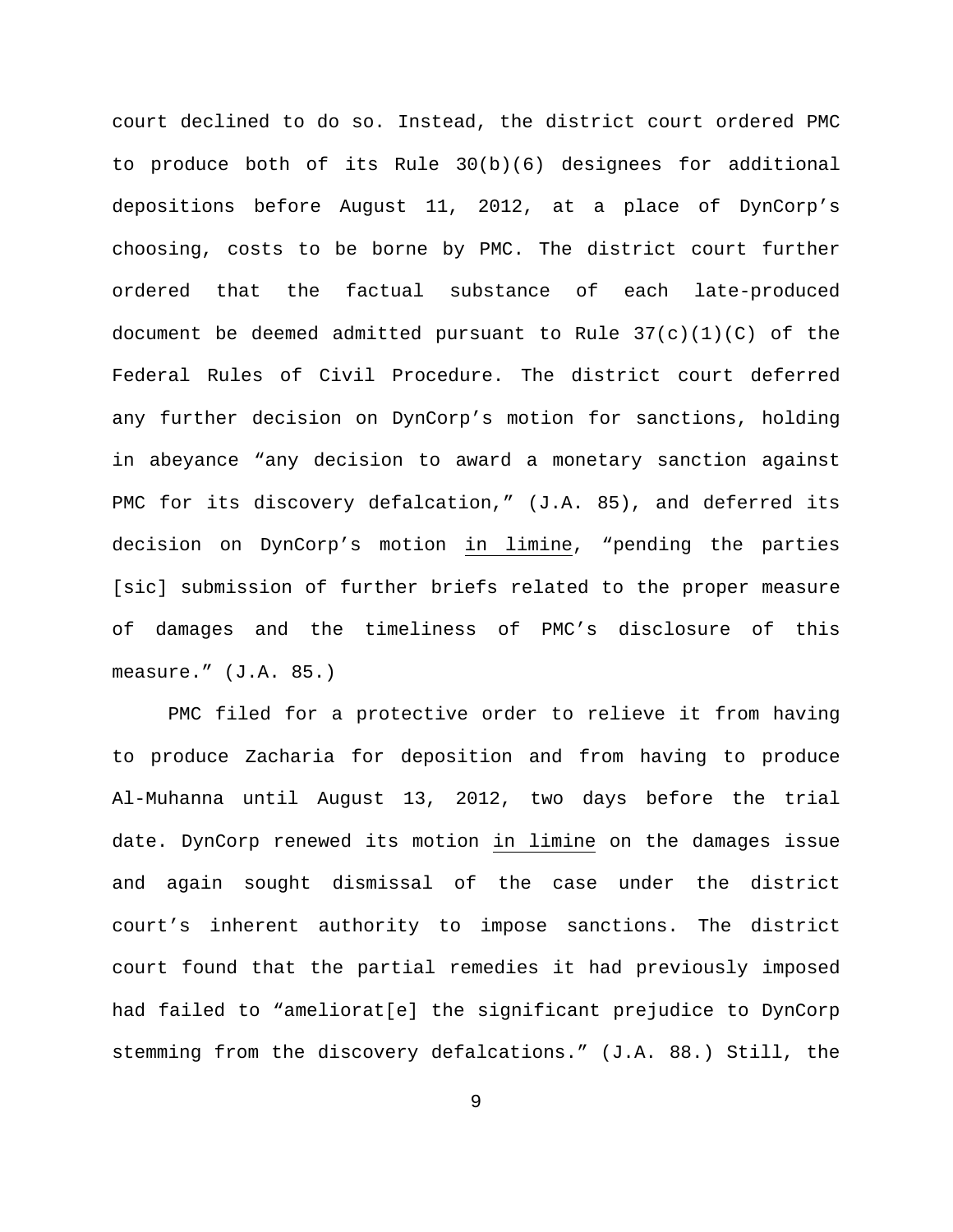district court expressly declined to dismiss the case and instead ordered PMC to produce its Rule 30(b)(6) witnesses by August 13, 2012. The district court deferred ruling on DynCorp's motion in limine and made clear that it would consider additional sanctions, including dismissal, if PMC failed to ameliorate the prejudice that its discovery defalcations caused DynCorp.[3](#page-9-0)

On August 13, PMC offered Al-Muhanna and Zacharia for deposition. However, PMC also informed DynCorp that Al-Muhanna and Zacharia were no longer its Rule 30(b)(6) witnesses and offered Mohammed Roof as its new Rule 30(b)(6) representative. PMC also continued to produce additional relevant documents that

(J.A. 88.)

<span id="page-9-0"></span>Ĩ.

<sup>&</sup>lt;sup>3</sup> The district court stated that

<sup>[</sup>b]ecause the remedies for PMC's discovery defalcations fell far short of remedying the prejudice, DynCorp orally renewed their motion to dismiss. The Court denied that motion from the bench and instead ordered PMC to produce its Rule 30(b)(6) witnesses by Monday, August 13, 2012. Although the motion to dismiss was denied, the Court made clear that it would reconsider if the remedies for PMC's discovery defalcations fail to ameliorate the prejudice DynCorp suffered, given the proximity of the trial date.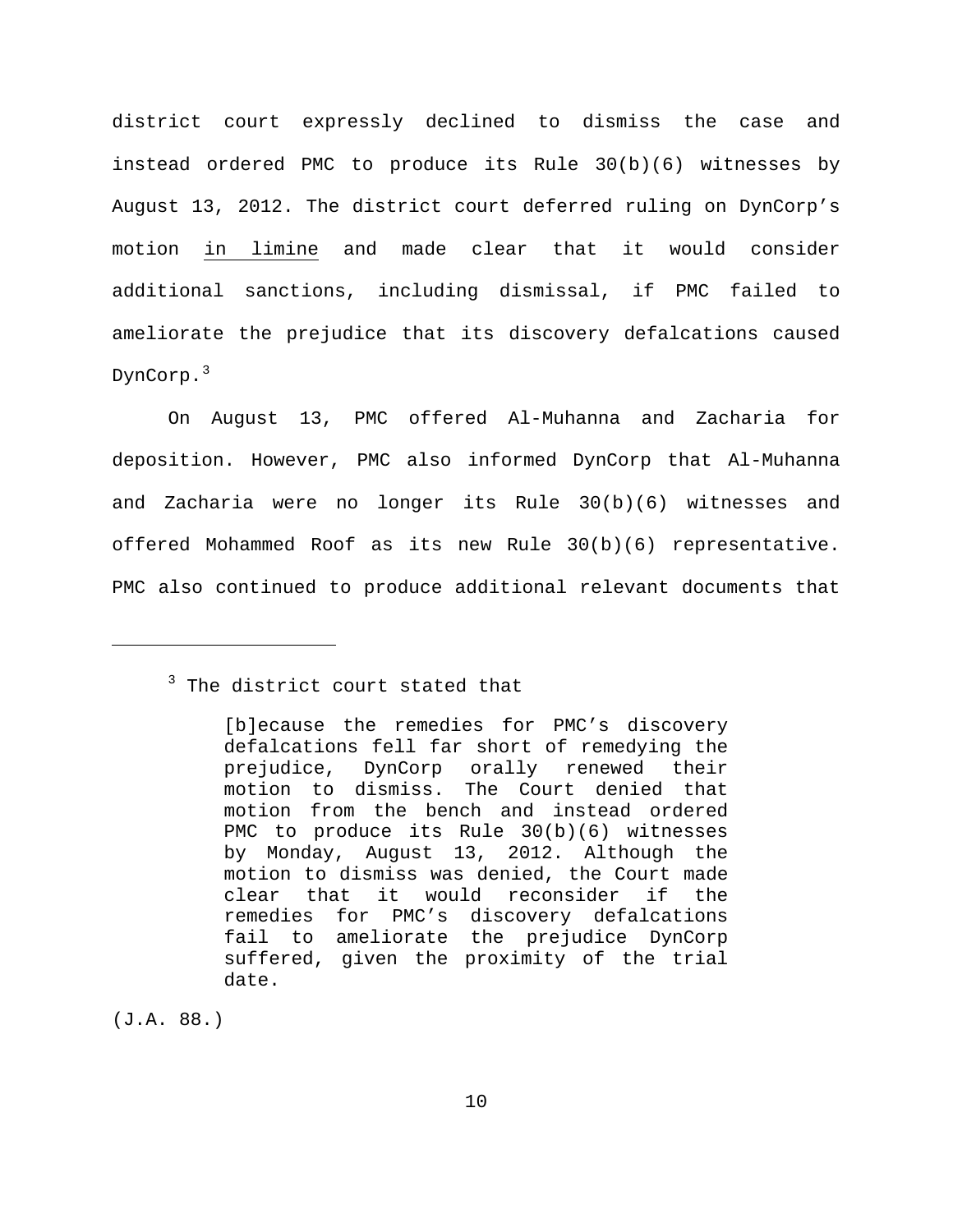it had not previously disclosed, some of which were written in Arabic. DynCorp then submitted a supplemental memorandum to the district court, renewing its motion in limine and requesting that the district court strike PMC's claim of damages or alternatively, dismiss the case. On August 15, the district court heard argument on and granted DynCorp's motion in limine. The district court noted that "[t]hroughout the pendency of the case, PMC has consistently asserted that the proper measure of PMC's damages for the breach of the Subcontract is the total amount of money DynCorp paid into the Lebanon [A]ccount." (J.A. 95.) And in pursuing that theory of damages, PMC continually "refused to comply with DynCorp's discovery requests aimed at ascertaining the identity of PMC's subcontractors, the subcontracts between PMC and those entities, and whether monies were paid from the Lebanon [A]ccount to PMC's subcontractors and employees for work done in connection with the Subcontract." (J.A. 96.) The district court concluded that, as a matter of law, PMC bore the burden of proving not only the amount of money received from DynCorp through the Lebanon Account, but also the costs avoided by the fact that some of PMC's subcontractors and employees were paid out of the Lebanon Account, relieving PMC of the obligation to pay those debts. The district court thus held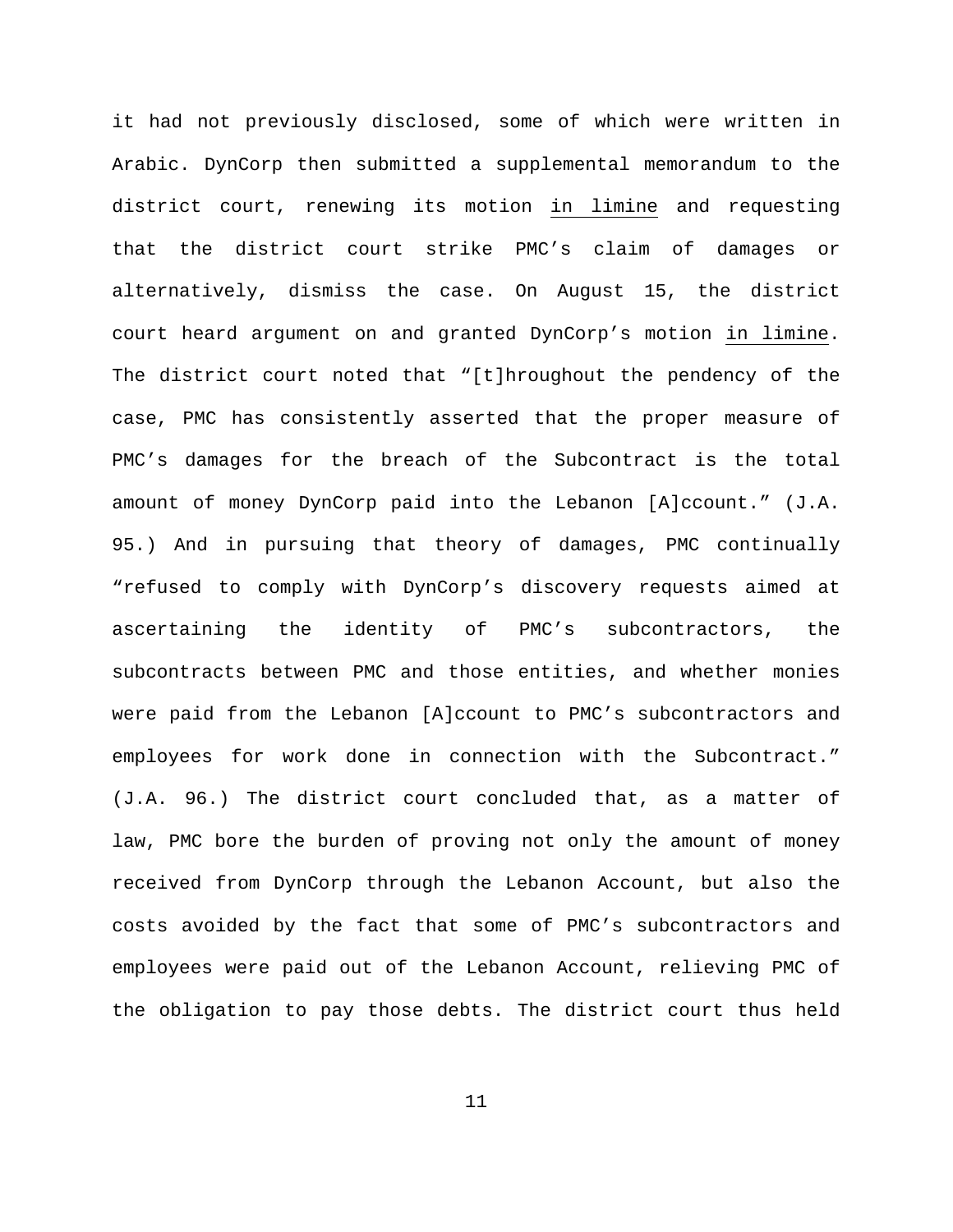that PMC's measure of damages was improper and contrary to law and ordered PMC's claim for damages to be excluded from trial.<sup>[4](#page-11-0)</sup>

The district court also reconsidered sanctions against PMC and found that the prior remedies it had ordered fell "far short of remedying the prejudice" to DynCorp caused by PMC's continuing discovery defalcations. (J.A. 102.) The district court detailed the extent of PMC's abusive behavior in this case: PMC did not provide its measure of damages until after the close of discovery; PMC refused to account for costs avoided in its measure of damages, as required by law; PMC withheld documents showing that funds were paid from the Lebanon Account to PMC subcontractors; and PMC withheld documents showing that PMC ownership had contemporaneous knowledge of those payments. Specifically, the district court found that PMC improperly withheld a number of documents showing that Al-Muhanna contemporaneously knew that funds from the Lebanon Account were being used to satisfy PMC obligations. The district court then found that these documents directly contradicted Al-Muhanna's deposition testimony that PMC had ceased payments to its

Ĩ.

<span id="page-11-0"></span><sup>&</sup>lt;sup>4</sup> Because PMC did not present an alternate theory of damages, the district court's exclusion of PMC's claim of damages against DynCorp left PMC able to pursue only nominal damages for breach of contract.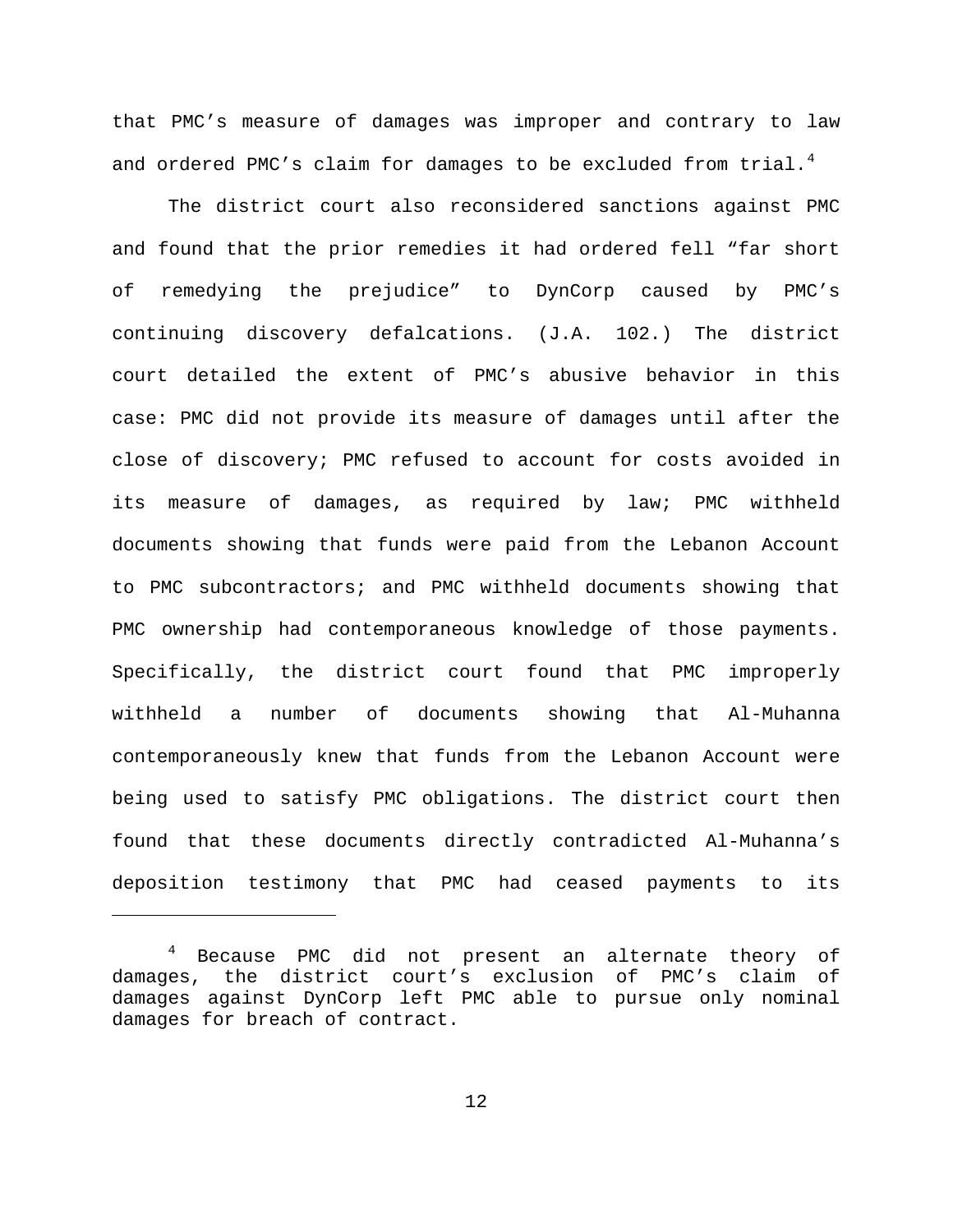subcontractors and employees once DynCorp began making payments to the Lebanon Account. The district court also concluded that PMC gave a false answer to an interrogatory when it was asked to "[i]dentify all funds received by PMC from the Lebanon [A]ccount, . . . as well as all payments from the Lebanon [A]ccount to satisfy obligations of PMC." (J.A. 1594.) PMC answered that it "has not received funds from Mr. Fawaz's Lebanon [A]ccount, and it is not aware of the extent, if any, to which payments were made from Mr. Fawaz's personal account in Lebanon to satisfy . . . obligations of PMC." (J.A. 1594–95.) The district court found that it was "clear that PMC knew that some funds had been paid from the Lebanon [A]ccount to [PMC] subcontractors." (J.A. 1595.)

The district court also noted that PMC's Rule  $30(b)(6)$ witnesses refused to be deposed before August 11 as ordered and were not available for deposition until August 13, two days before the trial date. It noted that PMC sent a series of latenight emails on August 12, producing a number of documents contained in 135 separate PDF and Excel attachments for the August 13 depositions, which were scheduled to begin at 9:30 the next morning. On the morning of the 13th, PMC delivered two boxes of documents to DynCorp, including documents that had not yet been produced and new documents that were written in Arabic.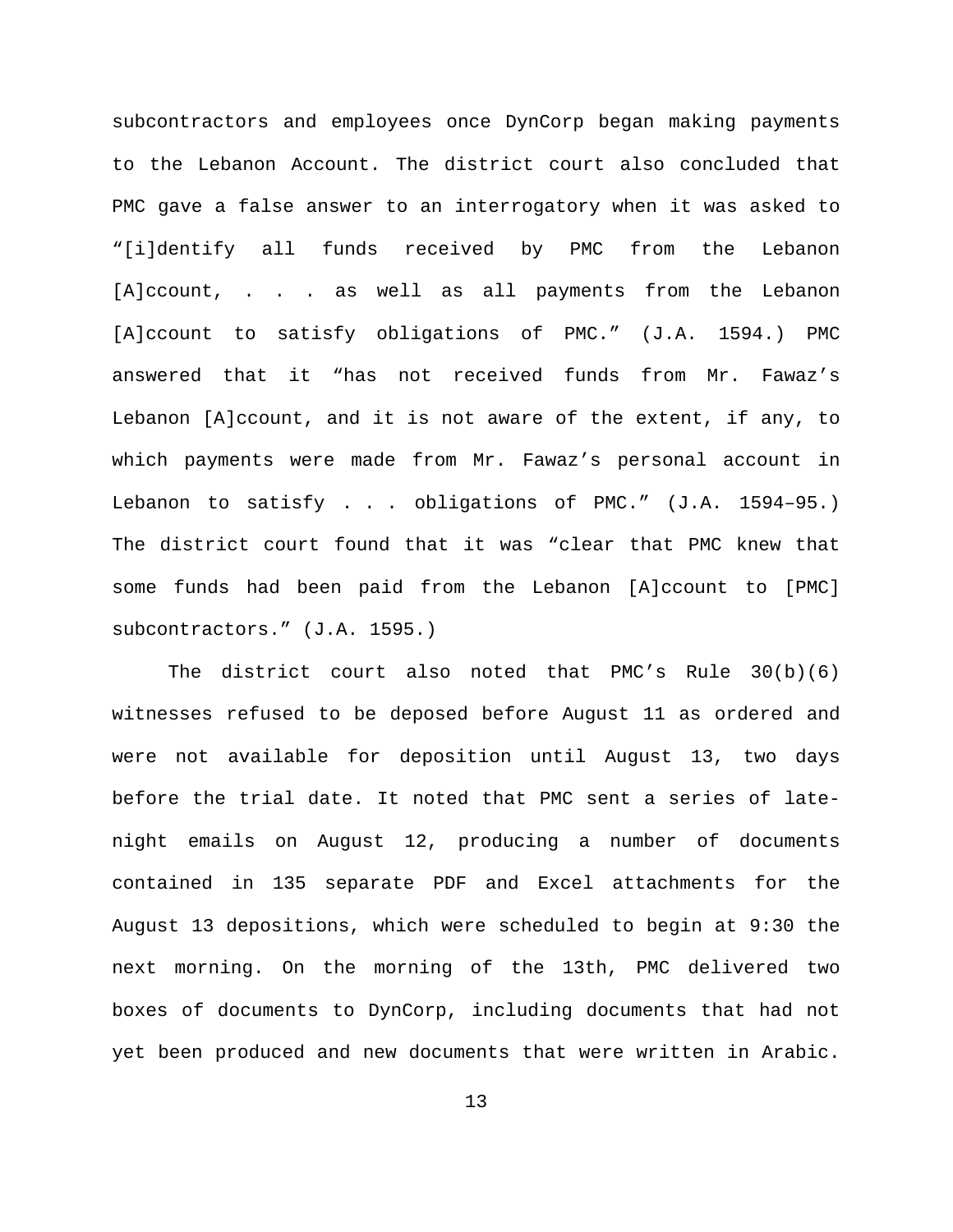PMC also took the position that neither Al-Muhanna nor Zacharia was appearing as a Rule 30(b)(6) deponent and named an entirely new Rule 30(b)(6) witness. And when DynCorp took the new depositions of Al-Muhanna and Zacharia, both witnesses gave evasive and unresponsive answers to the questions propounded.

The district court again evaluated PMC's conduct under the standard in Schaffer Equipment, invoking its "inherent authority" to "impose sanctions up to, and including, the 'most extreme sanction,' the 'dismissal without deciding the merits.'"<sup>[5](#page-13-0)</sup> (J.A. 102 (quoting Schaffer Equip., 11 F.3d at 462).) The district court concluded that PMC was highly culpable in its discovery defalcations and that DynCorp was significantly prejudiced by PMC's actions. The district court further concluded that its prior sanctions did not remedy the prejudice to DynCorp. Because no further actions on PMC's part could remedy the harm to DynCorp, the district court concluded that involuntary dismissal was warranted. The district court dismissed PMC's case with prejudice and entered its final judgment on September 7, 2012.

ī

<span id="page-13-0"></span><sup>&</sup>lt;sup>5</sup> The district court noted that it also had the power to impose sanctions under Rule 37(b) of the Federal Rules of Civil Procedure, but placed its "principal reliance on its inherent powers." (J.A. 102 n.10.)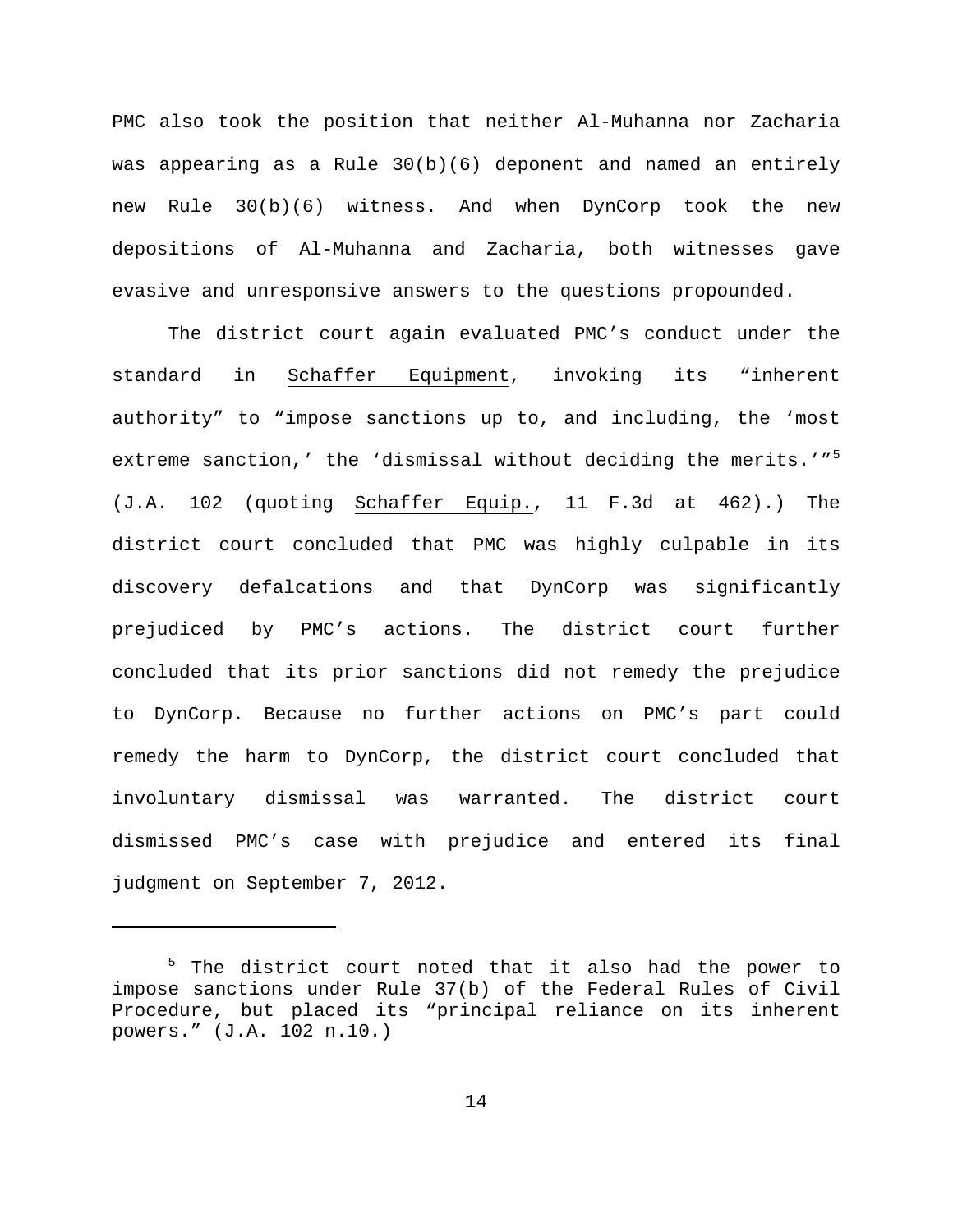PMC timely appealed. We have jurisdiction under 28 U.S.C. § 1291.

### II.

We review a district court's decision to exercise its inherent power to dismiss a case for an abuse of discretion. Shaffer Equip., 11 F.3d at 462. We also review a district court's grant of a motion in limine for an abuse of discretion. Malone v. Microdyne Corp., 26 F.3d 471, 480 (4th Cir. 1994).

### III.

PMC principally argues on appeal that the district court abused its discretion by imposing a sanction of dismissal of its case against DynCorp.<sup>[6](#page-14-0)</sup> We have previously recognized that, "[d]ue to the very nature of the court as an institution, it must and does have an inherent power to impose order, respect, decorum,

ī

<span id="page-14-0"></span><sup>&</sup>lt;sup>6</sup> PMC also challenges the district court's grant of DynCorp's motion in limine and dismissal of PMC's claim for damages as being contrary to the applicable contract law. PMC further argues that the district court improperly granted DynCorp's motion for summary judgment, contending that genuine issues of material fact existed that required determination by the trier of fact. Because we affirm the district court's exercise of its inherent authority to dismiss PMC's case as sanctions for PMC's abuse of the discovery process, we need not address PMC's remaining claims.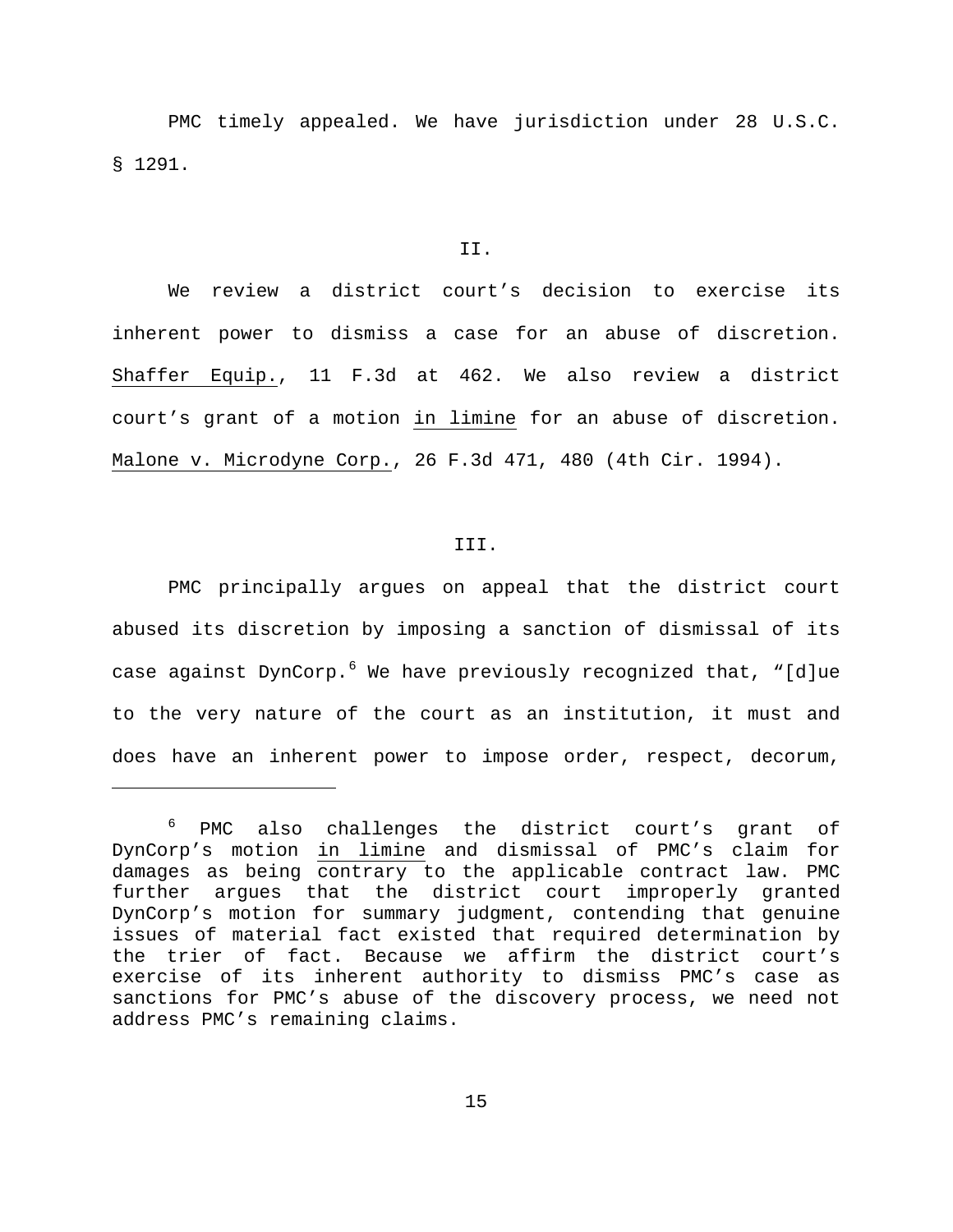silence, and compliance with lawful mandates." Shaffer Equip., 11 F.3d at 461. A court's inherent power includes the ability to order the dismissal of a case, though "such orders must be entered with the greatest caution." Id. at 462. Orders of dismissal are appropriate "when a party deceives a court or abuses the process at a level that is utterly inconsistent with the orderly administration of justice or undermines the integrity of the process." Id.

Before exercising its inherent power to dismiss a case based on the wrongdoing of a party in the judicial process,

> a court must consider the following factors:<br>(1) the degree of the wrongdoer's the wrongdoer's culpability; (2) the extent of the client's blameworthiness if the wrongful conduct is committed by its attorney, recognizing that we seldom dismiss claims against blameless clients; (3) the prejudice to the judicial process and the administration of justice; (4) the prejudice to the victim; (5) the availability of other sanctions to rectify the wrong by punishing culpable persons, compensating harmed persons, and deterring similar conduct in the future; and (6) the public interest.

Id. at 462–63.

In this case, the district court concluded that all six Shaffer Equipment factors weighed in favor of dismissal and that "[t]he course of this litigation has been marred by PMC's discovery defalcations." (J.A. 100.) The court set out in extensive detail the particulars of PMC's discovery abuse and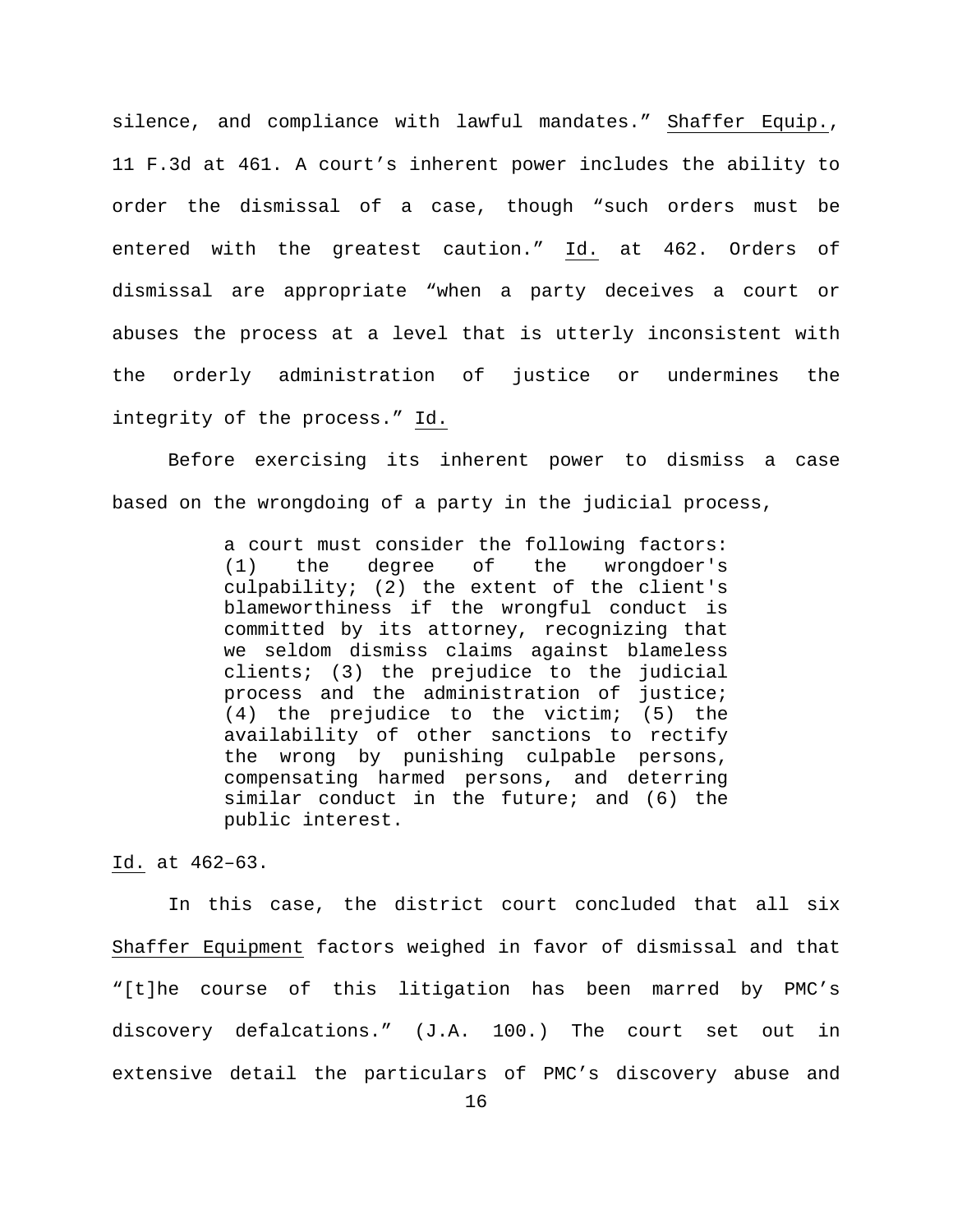linked those abuses to each of the Shaffer Equipment factors. (J.A. 1573–96.) With respect to the first factor, the district court found that "there is a high degree of culpability" on the part of PMC. (J.A. 1592.) In support of this conclusion, the district court found that PMC made a calculated effort to shield its damages claim from the crucible of discovery by providing false answers to interrogatories, providing false deposition testimony, withholding a large number of relevant documents during discovery, and making late disclosures of material significance that continued until the day before trial was to begin. The district court then addressed the second factor, concluding that "PMC, the client rather than counsel, has committed serious discovery defalcations." (J.A. 103.)

In considering the third, fourth, and fifth factors, the district court found that "these defalcations have caused substantial prejudice to the judicial process; DynCorp has suffered serious prejudice; and, the several attempts to provide partial remedies have failed." (J.A. 103.) The district court supported these conclusions by finding that PMC's willful failure to produce relevant documents precluded DynCorp from conducting effective discovery or taking effective depositions of Al-Muhanna or Zacharia, PMC's Rule 30(b)(6) designees. The district court then recounted that although it had previously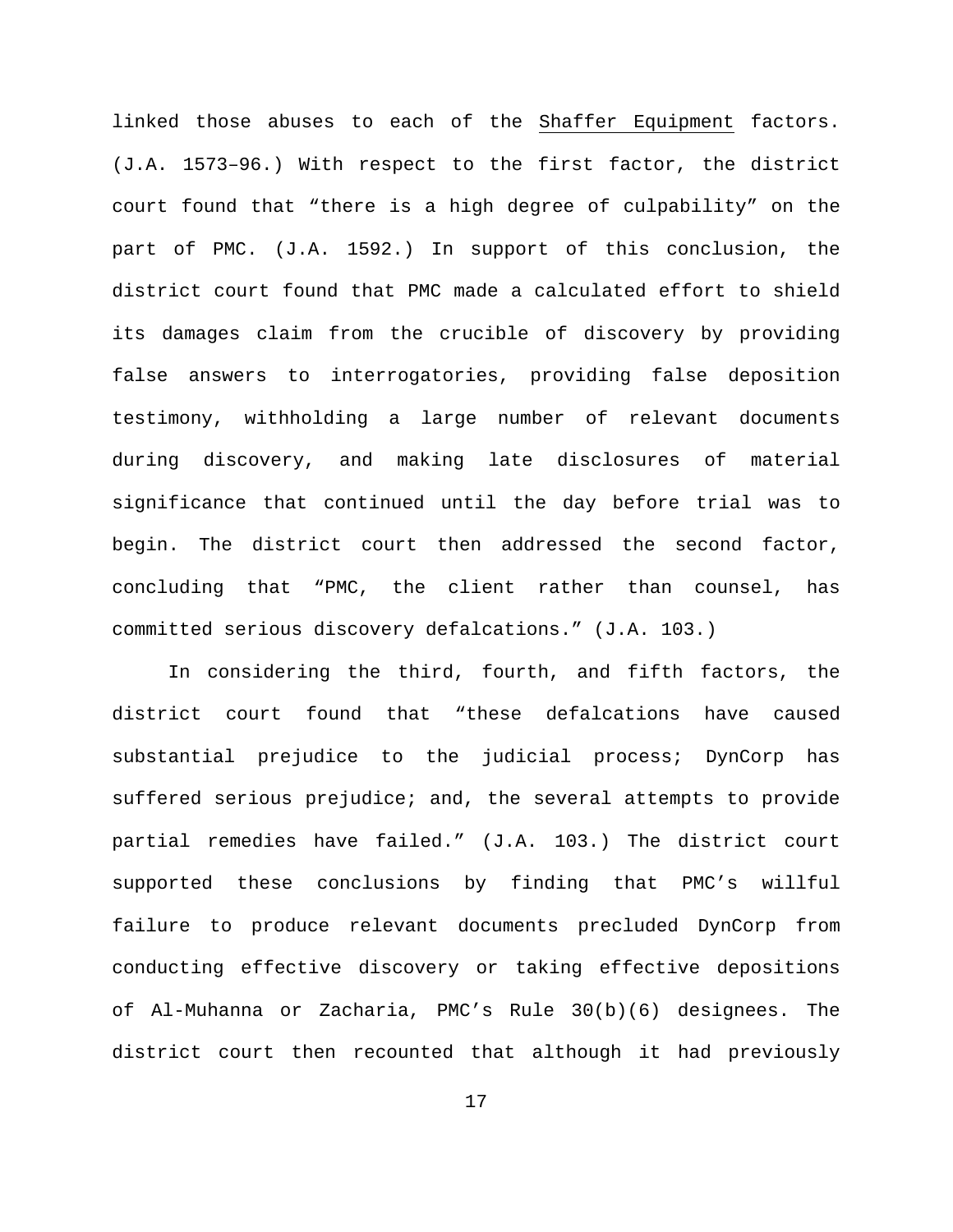imposed lesser sanctions, including ordering PMC to produce Al-Muhanna and Zacharia for additional depositions and ordering all facts contained in withheld documents to be deemed admitted, it had declined to impose the sanction of dismissal. The district court further found that, notwithstanding its initial forbearance, PMC's unabated obstruction and defiance made clear that those lesser sanctions did not remedy the prejudice to DynCorp or deter PMC's conduct.

Addressing the sixth factor, the district court noted that "certainly there's a public interest in ensuring the integrity of the judicial process." (J.A. 1581.) Consequently, as "each of the Shaffer Equipment factors weigh[ed] firmly . . . in favor of dismissing the case," the district court imposed the sanction of dismissal. (J.A. 102–03.)

PMC makes a number of arguments on appeal, none of which support reversal of the district court's order. Among other things, PMC argues that Al-Muhanna did not, in fact, provide false testimony. However, our review of the record demonstrates that the district court's finding that Al-Muhanna testified falsely at her deposition is not clearly erroneous. In her deposition, Al-Muhanna was asked, "Has PMC . . . attempted to determine in any way any benefits PMC received from payments from the Lebanon [A]ccount in connection with the [Subcontract]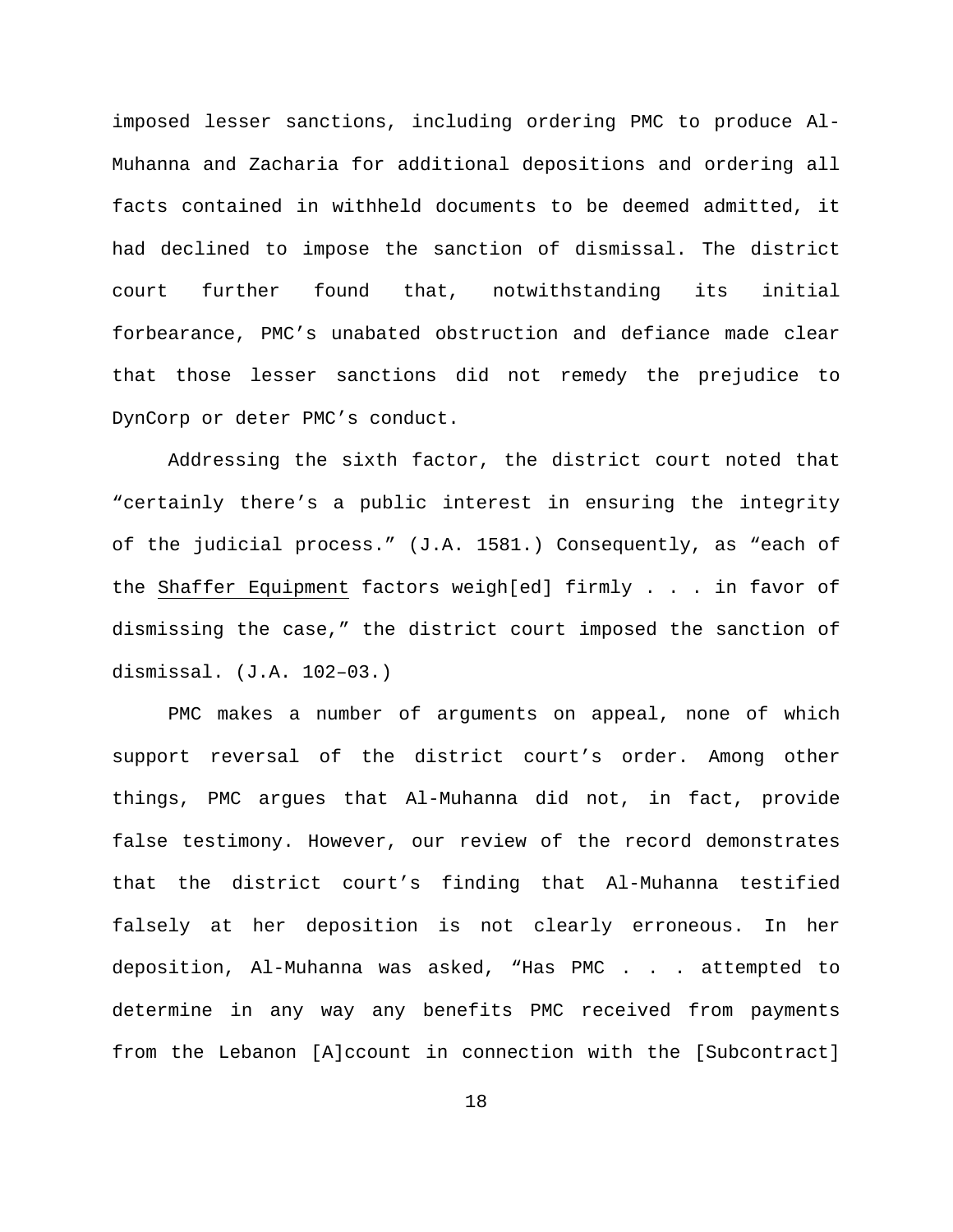with DynCorp?" (J.A. 1586–87.) Al-Muhanna answered, "I don't know if I could answer. But for us, PMC is [an] illegal account. [The] Lebanon bank account is illegal. So I cannot assume that there [are] any payments that came from it in the correct—I don't know what the word is." (J.A. 1587.) Al-Muhanna was then asked, "Do you know if PMC received any benefit in connection with the [Subcontract] with DynCorp from payments made out of the Lebanon [A]ccount?" She answered, "No." (J.A. 1587.)

Al-Muhanna's testimony is directly contradicted by, among other things, an email she sent on June 3, 2009, in which she asked to see "the invoices for the payment done by Mr. Hussein [Fawaz]," showing that she knew that Fawaz was making payments out of the Lebanon Account during the term of the Subcontract. (J.A. 978.) On August 31, 2009, Al-Muhanna received another email detailing Fawaz's payments of PMC staff salaries out of the Lebanon Account. (J.A. 991.) And on May 18, 2010, Al-Muhanna's staff received from Fawaz a spreadsheet providing a full accounting of deposits into both the Lebanon Account and the Kuwait Account as well as expenses paid by PMC out of each account. (J.A. 1121–48.) Thus, the district court's finding that Al-Muhanna provided false deposition testimony is fully supported by facts in the record. Cf. F.C. Wheat Mar. Corp. v. United States, 663 F.3d 714, 723 (4th Cir. 2011) (holding that a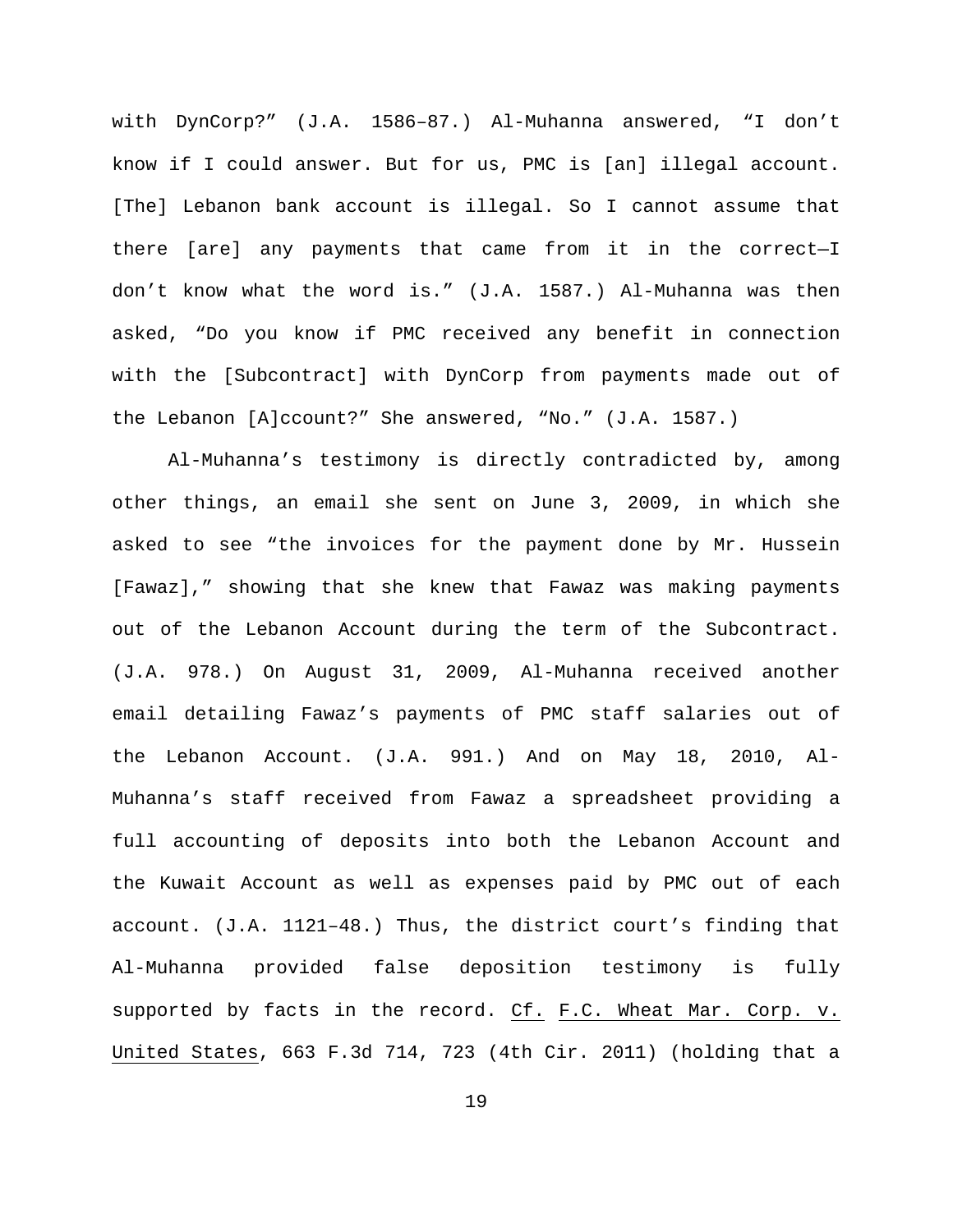court of appeals may reverse a factual finding reviewed for clear error only when "left with a definite and firm conviction that a mistake has been committed").

PMC also argues that it was improper for the district court to consider its false interrogatory response because DynCorp did not raise the false interrogatory response as a reason for granting sanctions in its motion. Yet PMC points to no legal authority suggesting that a district court is limited to the precise arguments raised by the parties when the court is exercising its inherent authority to impose sanctions consistent with Shaffer Equipment. While a district court acting under Rule 37(b) of the Federal Rules of Civil Procedure would be constrained by the terms of that Rule, a court acting under its inherent authority may impose sanctions for any "conduct utterly inconsistent with the orderly administration of justice." United States v. Nat'l Med. Enters., Inc., 792 F.2d 906, 912 (9th Cir. 1986). Compare Buffington v. Balt. Cnty., Md., 913 F.2d 113, 132 n.15 (4th Cir. 1990) (holding that a court may impose sanctions under Rule 37(b) "only to violations of a court order to permit or provide discovery, or one in regard to a discovery conference"), with Shaffer Equip., 11 F.3d at 461 (holding that a court's inherent power to dismiss a case "is organic, without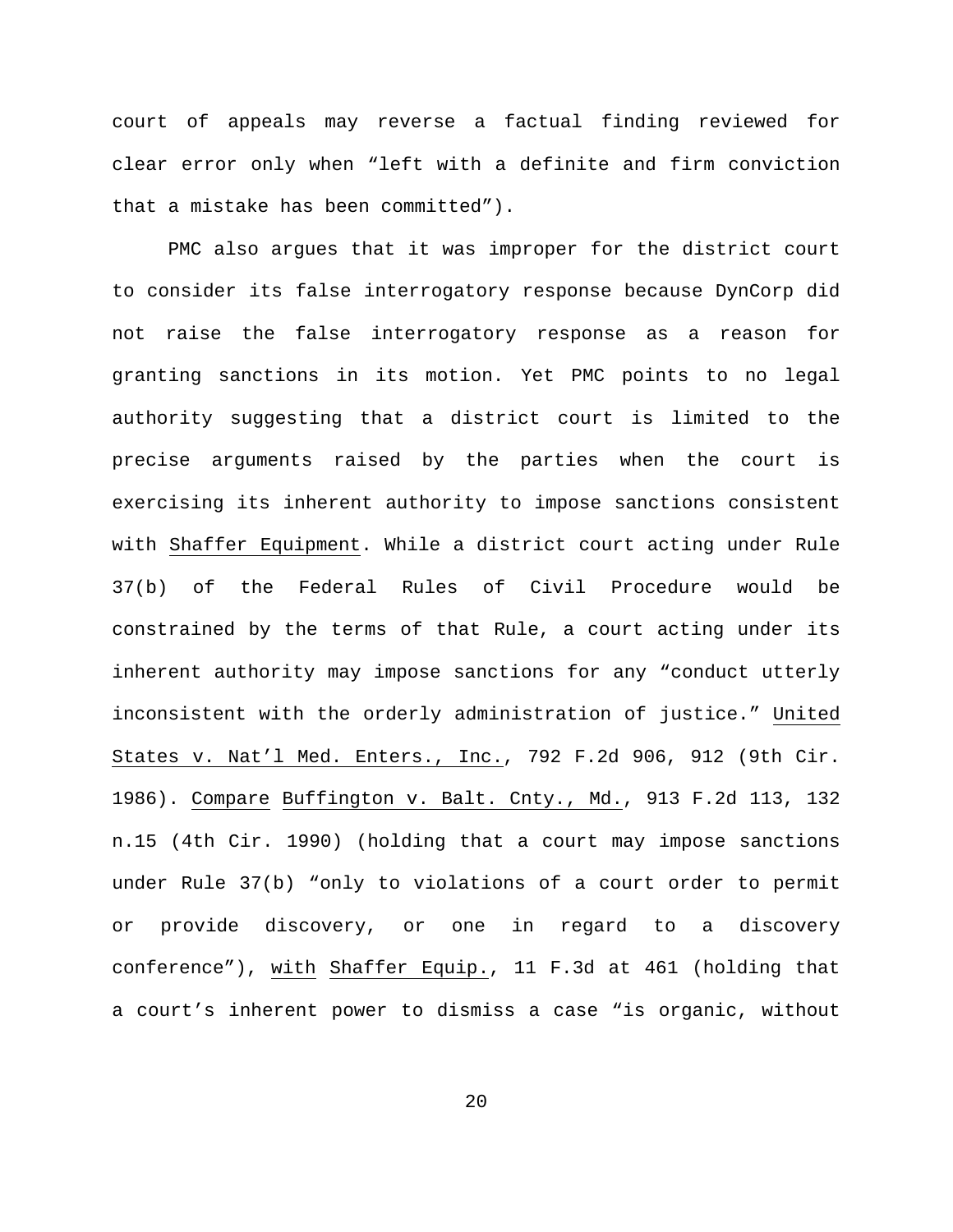need of a statute or rule for its definition, and it is necessary to the exercise of all other powers").

In fact, a district court exercising its inherent authority to impose sanctions may do so sua sponte and must consider the whole of the case in choosing the appropriate sanction. See Hazel-Atlas Glass Co. v. Hartford-Empire Co., 322 U.S. 238, 246 (1944) ("The public welfare demands that the agencies of public justice be not so impotent that they must always be mute and helpless victims of deception and fraud."), abrogated on other grounds by Standard Oil Co. of Cal. v. United States, 429 U.S. 17 (1976); Brickwood Contractors, Inc. v. Datanet Eng'g, Inc., 369 F.3d 385, 389 n.2 (4th Cir. 2004) (noting that the court has the authority to impose sanctions sua sponte under either Rule 11 or under the court's inherent authority); In re Prudential Ins. Co. Am. Sales Practice Litig. Agent Actions, 278 F.3d 175, 189–91 (3d Cir. 2002) (affirming the imposition of sanctions after assessing the totality of the sanctioned attorney's conduct before the court).

In this case, the district court dismissed PMC's claim in an exercise of its inherent authority and was therefore entitled to consider sanctions on its own motion and without any limitation on the types of conduct that it could consider. See Shaffer Equip., 11 F.3d at 462. PMC was on clear notice of the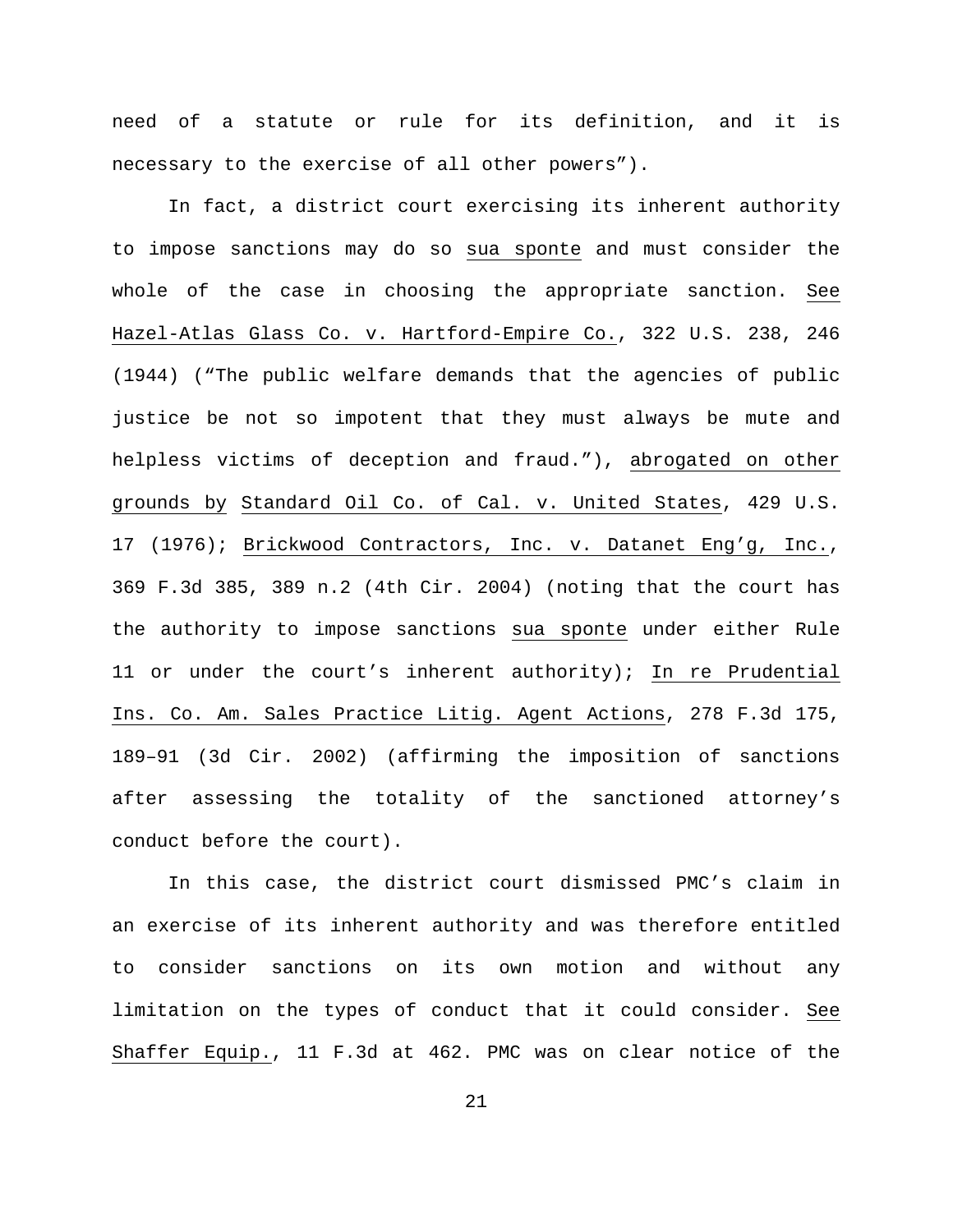district court's consideration of the use of its inherent authority and had a full opportunity to argue its position before the court. Moreover, the district court's finding that PMC provided a false interrogatory answer is amply supported by facts in the record. When asked in Interrogatory No. 12 to "[i]dentify all funds received by PMC from the Lebanon [A]ccount, as well as all payments from the Lebanon [A]ccount to satisfy obligations of PMC," PMC responded "PMC has not received funds from Mr. Fawaz's Lebanon [A]ccount, and it is not aware of the extent, if any, to which payments were made from Mr. Fawaz's personal account in Lebanon to satisfy [obligations] of PMC." (J.A. 733.) As noted earlier, this answer is contradicted by the emails of June 3, 2009, August 31, 2009, and May 18, 2010, all of which demonstrate that Al-Muhanna had personal, contemporaneous knowledge of Fawaz's use of the Lebanon Account to pay PMC's indebtedness to subcontractors and employees, some of which payments were substantial.

PMC similarly fails to challenge any of the district court's other findings supporting its dismissal of PMC's claim. PMC flatly asserts that the district court's culpability finding is not supported by substantial evidence, referring back to its previous arguments that Al-Muhanna did not give false testimony and that it answered Interrogatory No. 12 truthfully. As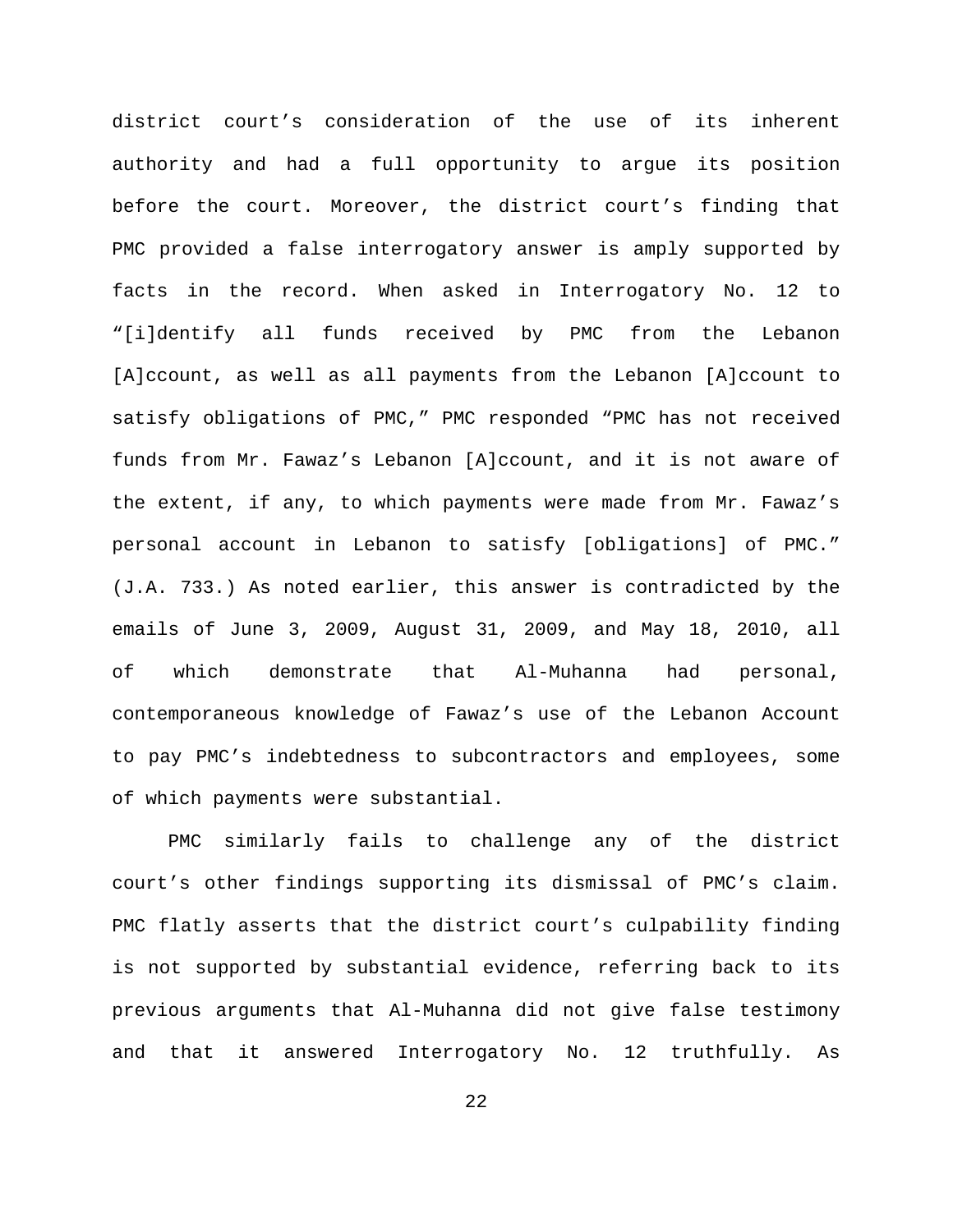reflected above, our review of the record demonstrates that the district court's culpability finding was not made in clear error. That finding is supported by the conflict between PMC's deposition testimony and PMC's answer to Interrogatory No. 12, and the emails of June 3, 2009, August 31, 2009, and May 18, 2010.

PMC also asserts in a single sentence, without citation to the record or to any authority, that neither DynCorp nor the judicial process suffered prejudice because DynCorp received all relevant documents before the trial date. PMC does not address, however, the fact that many of these documents were produced long after the close of discovery—through and including the day before trial—depriving DynCorp of the opportunity to effectively depose PMC's Rule 30(b)(6) representatives and to conduct effective discovery and adequately prepare for trial. In any event, by failing to support its contentions "with citations to the authorities and parts of the record on which [it] relies," PMC has waived this argument. Fed. R. App. P.  $28(a)(9)(A)$ ; see also Wahi v. Charleston Area Med. Ctr., Inc., 562 F.3d 599, 607 (4th Cir. 2009).

PMC last posits that other, lesser sanctions could have remedied the prejudice to DynCorp and that public policy favors deciding cases on the merits. While it is true that we recognize